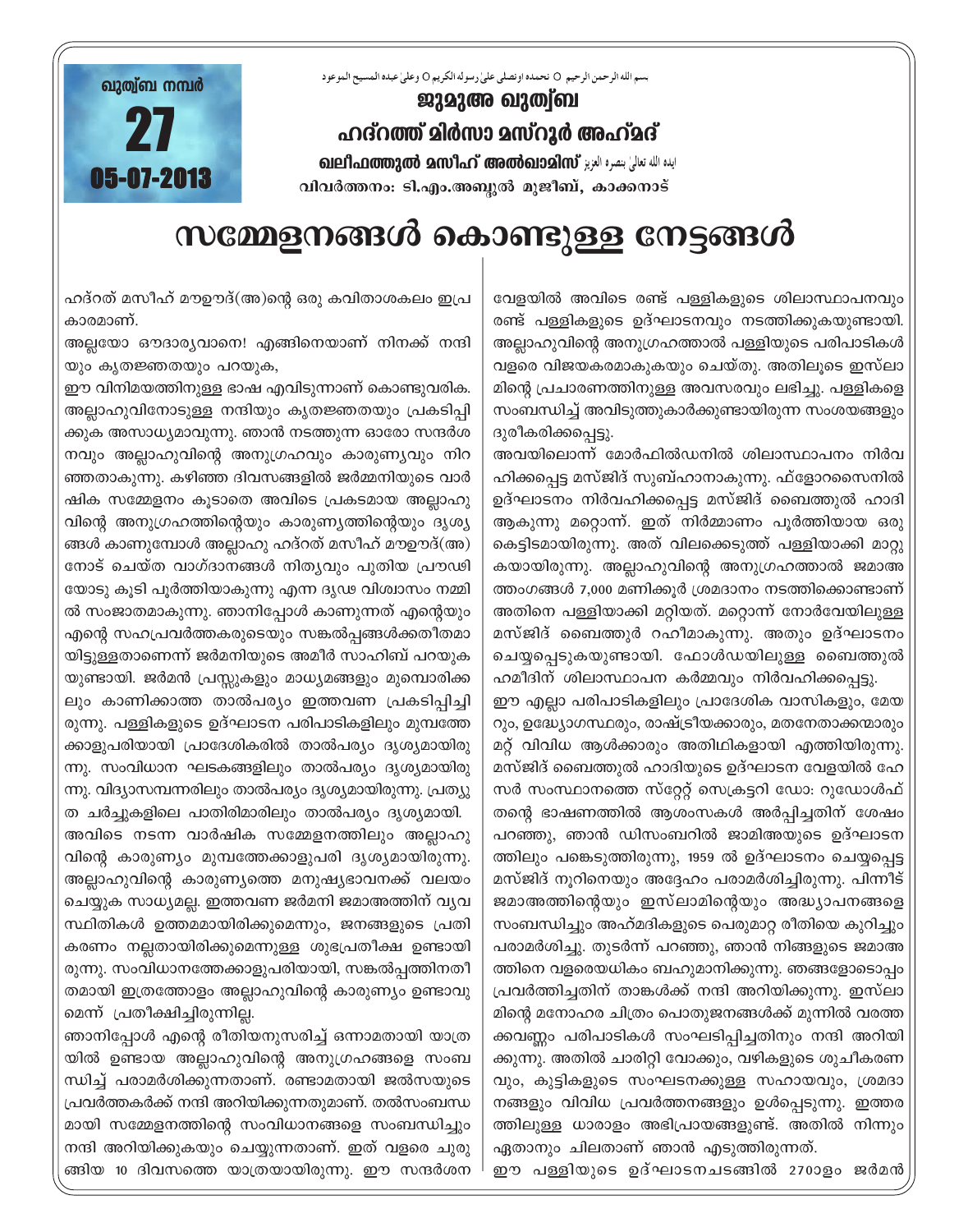അതിഥികൾ ഭാഗവാക്കായിരുന്നു. കൂടാതെ 4 വിവിധ പ്രദേശങ്ങളുടെ മേയർമാരും, സ്റ്റേറ്റ് സെക്രട്ടറിമാരും, ഒരു രാഷ്ട്രീയ പാർട്ടിയുടെ ഡെപ്യൂട്ടി ചെയർമാനും, ദേശീയ പാർലമെന്റിന്റെ മെമ്പറും, ചർച്ചുകളിലെ പാതിരിമാരും, പോ ലീസ് കമ്മീഷണറും അതു പോലെ സിറ്റി കൗൺസിലിന്റെ പ്രതിനിധികൾ തുടങ്ങിയവരും പങ്കെടുത്തിരുന്നു. വിവിധ ജീവിതമേഖലകളുമായി ബന്ധപ്പെട്ട വ്യതൃസ്ഥ വൃക്തികളും പങ്കെടുത്തിരുന്നു.

മസ്ജിദ് ബൈത്തുൽ ഹമീദിൽ അവിടുത്തെ സിറ്റിയുടെ പ്രഥമ കൗൺസിൽ തന്റെ ഭാഷണത്തിൽ പറഞ്ഞത്, അഹ് മദിയ്യാ ജമാഅത്ത് ഫുൾഡ പട്ടണത്തിന്റെ ഗതകാല ഭാഗ മായിരുന്നു. വിവിധ ഭാഗങ്ങളിൽ നിന്നുള്ളവർ ഇവിടെ വസി ക്കുന്നു. നിങ്ങളുടെ സാമൂഹിക പ്രവർത്തനങ്ങളെ സംബ ന്ധിച്ച് എനിക്ക് അറിവുണ്ട്. പട്ടണത്തിലെ കാര്യങ്ങളിൽ നിങ്ങൾ ഭാഗവാക്കാകാൻ ആഗ്രഹിക്കുന്നു എന്നതിന്റെ അട യാളമാണ് പള്ളി നിർമാണം. പിന്നീട് അദ്ദേഹം പറഞ്ഞു. ഞങ്ങളുടെ ഭാഷയിൽ ഒരു ചൊല്ലുണ്ട്, വാക്കിനു പകരമായി മനുഷ്യന്റെ കർമ്മങ്ങളിലുടെ വിലയിരുത്തൽ നടത്തുക. നിങ്ങളിൽ നിന്ന് നല്ല വാക്കുകൾ കേൾക്കുക മാത്രമല്ല നിങ്ങ ളുടെ പ്രവർത്തനങ്ങളും നല്ലതാണെന്ന് വ്യക്തമാണെന്നും ഞങ്ങൾ കാണുന്നു. ജമാഅത്ത് ഈ രാജ്യത്തിലെ നിയമ ങ്ങളെ അംഗീകരിക്കുക മാത്രമല്ല, അതിൽ നിഷ്ക്കർഷത പാലിക്കുന്നു എന്നതും അംഗീകരിക്കപ്പെട്ട വസ്തുതയാണ്. അതിനാൽ എല്ലാ തരത്തിലും നാം ഒരു സൗഹാർദം നില നിർത്തേണ്ടതാണ്.

അതു പോലെ 81 വയസ്സുള്ള ഒരു പ്രാദേശിക അതിഥി എന്റെ അഭിസംബോധനം ശ്രവിച്ചതിനു ശേഷം പറയുന്നു, നിങ്ങ ളുടെ ഖലീഫ പറഞ്ഞ കാര്യങ്ങൾ ഒരു പക്ഷേ സ്വന്തം ജീവി തത്തിൽ എനിക്ക് കാണാൻ സാധിച്ചേക്കില്ലായിരിക്കാം. അതായത് ഇസ്ലാമിന്റെ അഭിവൃദ്ധിയുടെ കാര്യങ്ങൾ. എന്നാൽ നിങ്ങൾ ദർശിക്കുന്നതാണ്. ഇന്റർനെറ്റിലൂടെ ഞാൻ വായിച്ച നിങ്ങളുടെ സ്ഥാപകരുടെ സന്ദേശത്തെ ലോകം സ്വീകരിക്കുന്നതാണ്. യഥാർഥ ഇസ്ലാം ഇവർ മുഖേന പ്രചരിക്കുന്നതാണ്. പിന്നീട് അദ്ദേഹം അടുത്ത ദിവ സവും വന്നു. എന്നിട്ട് പറഞ്ഞു, താങ്കളുടെ മതത്തിന്റെ സത്യ ത്തെ ഞാനെന്റെ ഹൃദയത്തിൽ കണ്ടെത്തി. ദുആ ചെയ്യുന്ന തിനായി എന്നെ നമസ്കാരം പഠിപ്പിക്കുക.

പിന്നീട് പരിപാടിയുടെ അവസാനത്തിൽ ജില്ലാ കൗൺസി ലിന്റെ പ്രസിഡന്റ്, അവിടുത്തെ പ്രാദേശിക ജമാഅത്ത് പ്രസിഡന്റിന്റെ അടുത്ത് വന്ന് കൊണ്ട് പറഞ്ഞു, നിങ്ങളുടെ ഇമാം ഞങ്ങളുടെ ജില്ലാ കൗൺസിലിന്റെ മുഖ്യ കാര്യാല യത്തിൽ വരണമെന്ന് ഞാൻ ആഗ്രഹിക്കുന്നു. ഞാൻ പ്രഭാ ഷണം ശ്രവിച്ചു. ധാരാളം രാഷ്ട്രീയക്കാർ ഈ പ്രഭാഷണ ത്തെ ഒരു തിളക്കമാർന്ന ഭാഷണമായിട്ടാണ് വിശേഷിപ്പിച്ചി രിക്കുന്നത്. പറയുന്നു, നിങ്ങളുടെ ഇമാമിന്റെ പ്രഭാഷണം ഞങ്ങളുടെ ബുദ്ധിയെ പ്രകാശമയമാക്കി. ഞങ്ങളുടെ ഹൃദ യത്തെ സ്വാധീനിച്ചിരിക്കുന്നു.

അവിടുത്തെ സദർ സാഹിബ് പറയുന്നു, അതിനു ശേഷം ജനങ്ങൾ നിരന്തരമായി പള്ളി സന്ദർശിക്കുന്നതിനായി വന്നു കൊണ്ടിരിക്കുന്നു. പുതിയ പള്ളികൾ നിർമ്മിക്കപ്പെ ടുന്ന സ്ഥലങ്ങളിൽ എപ്പോഴും തബ്ലീഗിനുള്ള പുതിയ

മാർഗങ്ങൾ തുറക്കപ്പെടുന്നു. പരിചയം വർദ്ധിക്കുന്നു. രണ്ട് ദിവസത്തിന് ശേഷം അദ്ദേഹം നൽകിയ റിപ്പോർട്ടിൽ പറ യുന്നത് 500 ലധികം സന്ദർശകർ വന്നു കഴിഞ്ഞു, ധാരാളം ആളുകൾ ഇസ്ലാമിക അദ്ധ്യാപനങ്ങൾ ശ്രവിക്കുന്നതിനായി താൽപര്യവും പ്രകടിപ്പിച്ചു, ചില അതിഥികളെ കാണുമ്പോൾ അവർ പുറത്ത് നിന്ന് വന്നവരല്ല മറിച്ച് നമ്മുടെ ജമാഅത്തംഗ മാണെന്ന് തോന്നിപ്പോകുന്നു എന്നായിരുന്നു..

ഒരു സ്ത്രീ തന്റെ അഭിപ്രായം രേഖപ്പെടുത്തിക്കൊണ്ട് എഴു തുന്നു, നിങ്ങളുടെ ഇമാമിനെ കാണുകയും അദ്ദേഹത്തിന്റെ പ്രഭാഷണം കേൾക്കുകയും ചെയ്തപ്പോൾ വളരെ സന്തോ ഷം അനുഭവപ്പെട്ടു. ക്രിസ്തുമതത്തെ സംബന്ധിച്ച് വളരെ വിശാല ഹൃദയനാണ് എല്ലാവരോടും സ്നേഹം ആരോടു മില്ല വെറുപ്പ് എന്ന് മുദ്രാവാക്യം ഞങ്ങൾ കേട്ടിട്ടുണ്ട്. പറ യുന്നു, വളരെയധികം കാര്യങ്ങൾ വിഛേദിക്കുന്നതിന് പകരം കൂട്ടിച്ചേർക്കുന്നു. പരസ്പരം ഇത്രത്തോളം വ്യതിരിക്തതയും ഭിന്നതയും ഇല്ല എന്ന് മനസ്സിലാക്കുന്നതിനായി മതത്തെ സംബന്ധിച്ച് ചിന്തിക്കേണ്ടത് മനുഷ്യന് അനിവാര്യമാണ്. ഒരു സുഹൃത്ത് ഇങ്ങനെ വെളിപ്പെടുത്തുന്നു, ഖലീഫ ആദ്യം നൽ കിയ സന്ദേശം ഇസ്ലാം സൗഹൃദത്തിന്റെ മതമാണെന്നാണ്. ഇത് വളരെ അനിവാര്യമായ സന്ദേശമാകുന്നു. ഇത് സംബ ന്ധിച്ച് നിങ്ങളുടെ ഇമാം ആവർത്തിച്ച് സ്പഷ്ടമാക്കുന്നുണ്ട്. ഇദ്ദേഹം മുമ്പും പരിപാടികളിൽ പങ്കെടുത്തിട്ടുണ്ട്.

മറ്റൊരു സുഹൃത്ത് പറയുന്നു, സ്നേഹമെന്ന വാക്ക് ആവർ ത്തിച്ചാവർത്തിച്ച് പ്രയോഗിക്കുന്നത് എനിക്ക് വളരെ ഇഷ്ട പ്പെട്ടു. ഞാൻ പ്രവർത്തനനിരതനായ പ്രോട്ടോസ്റ്റന്റ് ക്രിസ് ത്യാനിയാകുന്നു. പുതിയ നിയമവും സ്നേഹം എന്ന പദവും ഞങ്ങൾക്ക് വളരെ പ്രാധാന്യമുള്ളതാണ്. ചർച്ചിൽ ഈ പദ ത്തെ കുറിച്ച് ഇത്രയധികം കേട്ടിട്ടുണ്ടോ എന്ന് ഞാനോർക്കു ന്നില്ല. ഇത് എന്നെ വളരെയധികം സ്വാധീനിച്ചു. എനിക്ക് അഹ്മദിയ്യാ ജമാഅത്തിനെ സംബന്ധിച്ച് കുടുതൽ അറിവു ണ്ടായിരുന്നില്ല. ഇവിടെ ലഭിച്ച സ്നേഹം അതെല്ലായിടത്തും ലഭിക്കില്ല. പിന്നീട് പറയുന്നു, ഇസ്ലാമിനെ സംബന്ധിച്ച് ജർമനിയിൽ വളരെ വിദ്വേഷമുണ്ടെന്ന് എല്ലാവർക്കും അറി യാം, അതിനെ മറച്ചു വെക്കേണ്ട ആവശ്യവുമില്ല. മാധ്യമങ്ങ ളിലൂടെ തെറ്റായ വീക്ഷണമാണ് പ്രചരിപ്പിച്ചു കൊണ്ടിരിക്കു ന്നത്. അധികം മുസ്ലിംകളെയും വ്യക്തിപരമായി അറിയു ന്നില്ല. എന്റെ അഭിപ്രായത്തിൽ വ്യക്തിപരമായ ബന്ധം ഉള്ള സ്ഥലത്ത് യാഥാർത്ഥ്യം എന്താണെന്ന് മനസ്സിലാകുന്നു. അതേ പോലെ ടി.വി, പത്രപ്രധിനിധികളും ഞാനുമായി അഭിമുഖ സംഭാഷണം നടത്തി, അതിൽ ഇസ്ലാമിന്റെ യഥാർത്ഥ അധ്യാപനങ്ങളെ കുറിച്ചും, ഇക്കാലത്ത് ഹദ്റത് മസീഹ് മൗ ഊദ് (അ) ന്റെ ആവശ്യകതയെ കുറിച്ചും പള്ളികളുടെ ഭാഗ ദേയത്തെ കുറിച്ചും ചോദ്യങ്ങൾ ഉന്നയിക്കപ്പെട്ടു. അങ്ങനെ ടി.വി ചാനലുകളും നമ്മുടെ പരിപാടികൾ ഉൾക്കൊള്ളിച്ചു. ജർമനിയുടെ ചരിത്രത്തിൽ ആദ്യമായി ദേശീയ ടി.വി യിൽ ജമാഅത്തിനെ സംബന്ധിച്ച് വാർത്ത സംപ്രേഷണം ചെ യ്തു. ജർമനിയുടെ മറ്റൊരു ചാനലായ ZDF ഫോർഡയിലെ പള്ളിയുടെ ശിലാസ്ഥാപന ചടങ്ങിനെ സംബന്ധിച്ച് ജുണ് 27 ന് വാർത്ത സംപ്രേഷണം ചെയ്തു. ഏകദേശം 3 മിനിറ്റ് ദൈർഘ്യമുള്ള അതിൽ എന്നെ പള്ളിയുടെ ശിലാസ്ഥാപന കർമ്മം നിർവഹിക്കുന്നതായി കാണിക്കുകയുണ്ടായി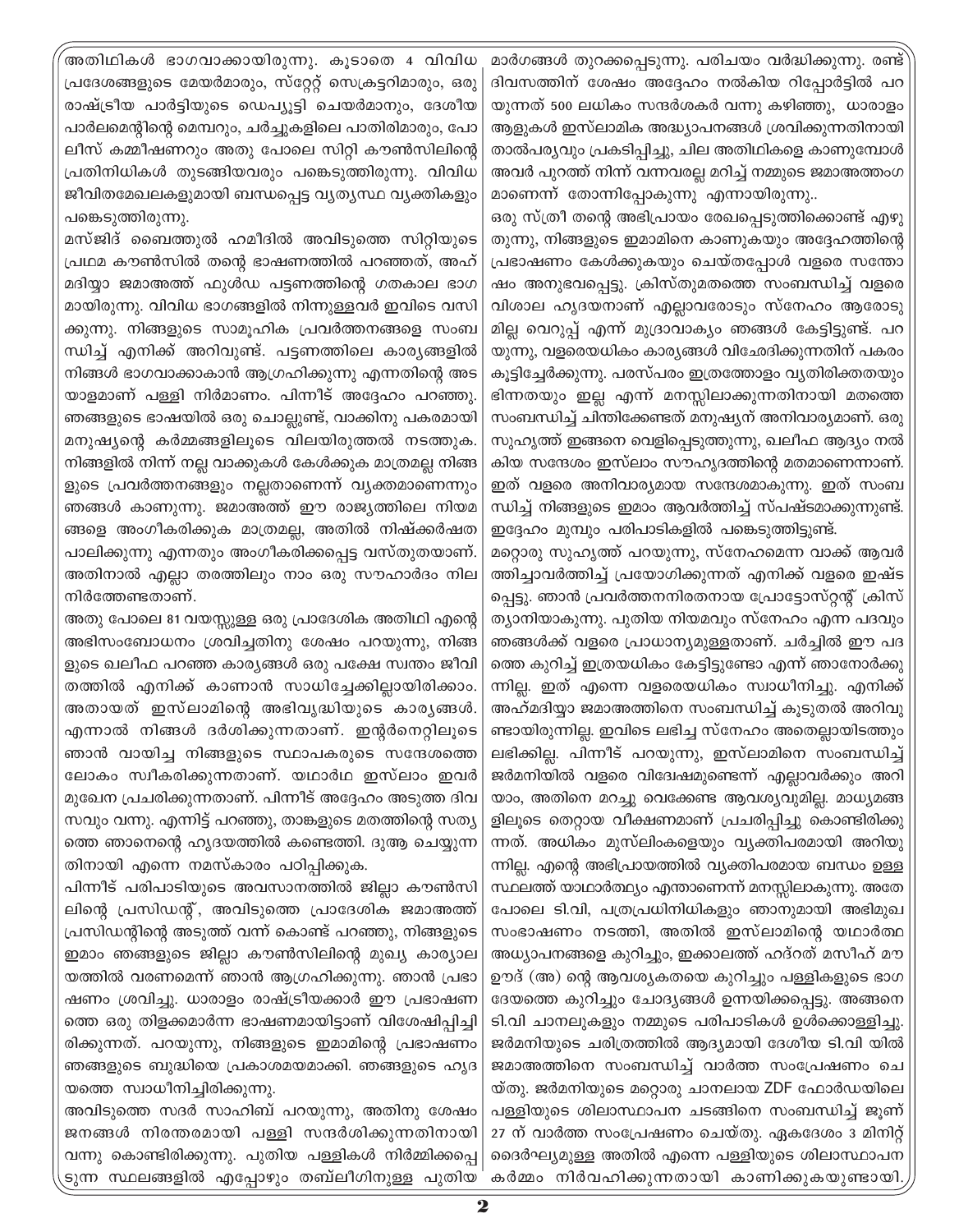കൂടാതെ അഹ്മദിയ്യാ ജമാഅത്തിനെ പരിചയപ്പെടുത്ത<mark>ു</mark> കയും ചെയ്തു. അച്ചടി മാധ്യമങ്ങൾ മുഖേന, പത്രങ്ങൾ മുഖേന മൊത്തത്തിൽ 12 ലക്ഷം ആളുകളിലേക്ക് ജമാഅ ത്തിന്റെ സന്ദേശം എത്തിച്ചേരുകയുണ്ടായി. ദേശീയ ടി.വി യുടെ സംപ്രേഷണത്തിലുടെ ജർമനിയിലും എന്റെ ചിത്ര ത്തോടൊപ്പം ജമാഅത്തിനെ സംബന്ധിച്ചുള്ള പരിചയവും സന്ദേശവും എത്തുകയുണ്ടായി. ജർമനിയുടെയും ആസ്ട്രേ ലിയയുടെയും സ്വിറ്റ്സർലാന്റിന്റെയും സംയുക്ത ടി.വി ചാന ലായ ഇന്റർനാഷനൽ ടി.വി യിൽ ഈ സമ്മേളനത്തെ സംബ ന്ധിച്ച വാർത്ത പ്രക്ഷേപണം ചെയ്തു. അങ്ങനെ ടി.വി യി ലൂടെ 3 രാഷ്ട്രങ്ങളിലും ജമാഅത്തിന്റെ സന്ദേശം എത്തു കയുണ്ടായി. ജർമൻ ജമാഅത്തിന് ഈയൊരു പ്രതീക്ഷ ഉണ്ടായിരുന്നില്ല.

മെയിൻ സ്പിരിറ്റ് എന്ന പത്രം എഴുതുന്നു, ഖലീഫത്തുൽ മസീഹ് തന്റെ പ്രഭാഷണത്തിൽ പറഞ്ഞു, ധാരാളം ഭൗതിക വസ്തുക്കൾ വിലക്ക് നൽകിയിരുന്ന സ്ഥലത്ത് ഇപ്പോൾ ആത് മീയ വസ്തുക്കൾ സൗജന്യമായി ലഭിക്കുന്നു. ഇതാണ് പത്രം നൽകിയ വാർത്ത. നാം പള്ളിയായി മാറ്റിയത് ആദ്യം ഒരു മാർക്കറ്റായിരുന്നു. പിന്നീട് ചന്ദയെ സംബന്ധിച്ചും പറഞ്ഞു. ജർമൻ ജമാഅത്തിന് അവിടെ സർക്കാരിൽ നിന്നും സ്റ്റേറ്റസ് ലഭിച്ചു കഴിഞ്ഞു. ഇനി ജമാഅത്തിന് അവിടെ സ്കൂളുകൾ തുറക്കാവുന്നതാണ്. മാത്രമല്ല മറ്റ് പരിപാടികളും സംഘടിപ്പി ക്കാവുന്നതാണ്. ചർച്ചിനായി ഒരു പരിധി വരെ കരം പിരി ക്കാവുന്നതാണ് അപ്പോൾ ഞാൻ പറഞ്ഞു, ജമാഅത്ത് ചന്ദ നൽകുന്നത് സന്തോഷത്തോടുകൂടിയാണ്. ഈ പള്ളിയും ത്യാഗങ്ങൾ സമർപ്പിച്ചു കൊണ്ടാണ് ജമാഅത്ത് നിർമ്മിച്ചി ട്ടുള്ളത്. അതിനാൽ ഞങ്ങൾക്ക് യാതൊരു വിധത്തിലുള്ള കരത്തിന്റെയും ആവശ്യമില്ല. സർക്കാരിൽ നിന്നുള്ള യാതൊ രു സഹായത്തിന്റെയും ആവശ്യവുമില്ല. ജനങ്ങളെ നിർബ ന്ധിക്കേണ്ടതുമില്ല. നമ്മുടെ അഹ്മദികൾ അല്ലാഹുവിന്റെ അനുഗ്രഹത്താൽ സ്വയം ത്യാഗങ്ങൾ സമർപ്പിച്ചു കൊണ്ട് അല്ലാഹുവിന്റെ പ്രീതി കരസ്ഥമാക്കുന്നതിനായി ജമാഅത്തിനു വേണ്ടിയും മനുഷ്യത്വത്തിന് വേണ്ടിയും ചെലവ് ചെയ്യുന്നു. ഒരു അതിഥി എഴുതുന്നു, ഖിലാഫത്തും ജമാഅത്തും തമ്മിലുള്ള ബന്ധം ധാരാളമായി അന്യർക്കും ദൃശ്യമാകുന്നു. പിന്നീട് എഴുതുന്നു, അഹ്മദിയ്യത്തിൽ ഖലീഫയോടുള്ള സ്നേഹത്തിന് ലോകത്തിലുള്ള മറ്റ് ബന്ധങ്ങളിൽ മാതൃക ലഭിക്കുന്നതല്ല. അഹ്മദികൾക്ക് തങ്ങളുടെ ഖലീഫയുടെ സമീപദർശനം അവിസ്മരണീയമാണ്. ജമാഅത്തിനും ഖിലാ ഫത്തിനുമുള്ള പരസ്പര സ്നേഹത്തെ അന്യരും മനസ്സിലാ ക്കുന്നുണ്ട്. ധാരാളം അതിഥികൾ ഇക്കാര്യത്തെ വെളിപ്പെടു ത്തുകയും ചെയ്തു.

സംയുക്തമായിട്ടുള്ള ഒരേ തരത്തിലുള്ള അഭിപ്രായങ്ങളെ ഞാൻ വിടുകയാണ്. ഇസ്ലാമിന്റെയും ജമാഅത്തിന്റെയും അദ്ധ്യാപനങ്ങൾ എല്ലാ മതങ്ങളെയും ബഹുമാനത്തോടെ കാണുക എന്നതാണ്. ഇതാണ് ഞങ്ങളുടെ അദ്ധ്യാപനം. ഈ പള്ളികൾ പ്രസ്തുത ലക്ഷ്യത്തെ പൂർത്തിയാക്കുന്നവ യായിരിക്കും എന്ന് ഞാൻ പറഞ്ഞപ്പോൾ പത്രക്കാർ അതി നെ വളരെയധികം പ്രമുഖമാക്കി നൽകുകയുണ്ടായി. തങ്ങ ളുടെ വെബ്സൈറ്റിൽ ധാരാളം ചിത്രങ്ങളോടു കൂടി അതി നെ ഉൾപ്പെടുത്തുകയും ചെയ്തു.

പള്ളിയുടെ ധാരാളം പ്രചാരണം സംഭവ്യമായതു പോലെ ജർമനിയുടെ വാർഷിക സമ്മേളനത്തിലൂടെയും ധാരാളം പ്രചാരണം സാധ്യമാകുകയും ചെയ്തു. ഇത്തവണ ഫ്രാൻ സിൽ നിന്നും ബെൽജിയത്തിൽ നിന്നും എത്തിയ നവ അഹ് മദികളും അനുഭാവികളും കൂടാതെ, മാൾസ്റ്റർ, സ്റ്റോണിയ, ഐസ്റ്റ്ലാന്റ്, ലഥേനിയ, ഹംഗറി, റഷ്യ, ലറ്റ്വിയ, കസാ ക്കിസ്ഥാൻ, കിർഗിസ്ഥാൻ, കുസോൾവോ, ബൾഗാരിയ, അൽ ബാനിയ, മെസഡോണിയ എന്നിവടങ്ങളിൽ നിന്നും എത്തി യിരുന്നു. അതിൽ അമുസ്ലിം സുഹൃത്തുക്കളും ഉണ്ടായി രുന്നു. ജമാഅത്തിനോട് അനുകമ്പയുള്ളവരും അതിൽ ഉൾ പ്പെട്ടിരുന്നു. അനുഭാവികളും അഹ്മദികളും ഉൾപ്പെട്ടിരുന്നു. ബൽഗാറിയായിലെ 80 ാളം പേരടങ്ങിയ ഒരു വലിയ സംഘ വും ഉണ്ടായിരുന്നു. മെസഡോണയിൽ നിന്നും 53 പേരട ങ്ങിയ സംഘമായിരുന്നു എത്തിയത്. അതിൽ 15 പേർ ക്രിസ് തീയരായിരുന്നു. 10 പേർ അനഹ്മദികളായിരുന്നു. ബാക്കി അഹ്മദികളായിരുന്നു. ആയിരക്കണക്കിന് മൈലുകൾ യാത്ര ചെയ്താണ് ഇവർ എത്തിയത്.

ജൽസയുടെ ആത്മീയ അന്തരീക്ഷത്തിൽ നിന്ന് ഞങ്ങൾ വളരെയധികം പ്രഭാവിതരാണ് എന്നതായിരുന്നു എല്ലാവ രുടെയും അഭിപ്രായം. ഞങ്ങളിൽ അസാധാരണമായ പരി വർത്തനം സംജാതമായിരിക്കുന്നു എന്ന് അഹ്മദികൾ തുറന്ന് പറയുകയുണ്ടായി. ഇത്തരത്തിലുള്ള ദൃശ്യങ്ങൾ ഞ ങ്ങൾ ഒരിടത്തും കണ്ടിട്ടില്ല എന്നതായിരുന്നു അന്യരുടെ അഭിപ്രായങ്ങൾ.

ജർമനിയുടെ സമ്മേളനം, യുറോപ്പിലെ പ്രത്യേകിച്ച് കിഴക്കൻ യൂറോപ്പിലെ പ്രദേശങ്ങൾക്ക് ഒരു കേന്ദ്രമായിരിക്കുകയാണ്. അല്ലാഹുവിന്റെ അനുഗ്രഹത്താൽ അവിടെ വ്യത്യസ്ത നാടു കളിൽ നിന്ന് ജനങ്ങൾക്ക് സൗകര്യമായി വന്ന് പോകാൻ സാധിക്കുന്നതാണ്. അതിനാൽ പ്രചാരണമേഖലയും വിശാലമായിക്കൊണ്ടിരിക്കുകയാണ്.

എപ്പോഴും നമ്മെ സംബന്ധിച്ചുള്ള അഭിപ്രായങ്ങൾ ജൽ സയിൽ വെളിപ്പെടുത്തിക്കൊണ്ടിരിക്കാറുണ്ട്. കുട്ടികൾ വെള്ളം കുടിപ്പിക്കുന്നതിനെ സംബന്ധിച്ചും, സേവനം ചെയ്യുന്നതിനെ സംബന്ധിച്ചും, വൃദ്ധരെ സേവിക്കുന്നതിനെ സംബന്ധിച്ചും, ഒരു സംവിധാനത്തിന് കീഴിൽ എല്ലാം നടക്കു ന്നതിനെ സംബന്ധിച്ചുമെല്ലാം അഭിപ്രായം പ്രകടിപ്പി ക്കാറുണ്ട്. ഇത്തവണയും അതുണ്ടായിട്ടുണ്ട്. പ്രത്യുത, ചിലർ പറഞ്ഞത് ഇത് ഞങ്ങൾക്ക് ദൃഷ്ടാന്തമാണെന്നാണ്.

മെസഡോണയിൽ നിന്ന് വന്ന ഇംഗ്ലീഷ് പ്രൊഫസറായ മിലിജ തറാബി സാഹിബ എന്ന സ്ത്രീ തന്റെ അഭിപ്രായം പ്രകടിപ്പിച്ചുക്കൊണ്ട് പറയുന്നു, ആദ്യമായാണ് ജൽസയിൽ പങ്കെടുക്കുന്നത്. എല്ലാം ഒരു സംവിധാനത്തിന് കീഴിൽ വ്യവസ്ഥാപിതമായ നിലയിലാണ് നടക്കുന്നത്. കുട്ടികൾ മുതൽ മുതിർന്നവർ വരെ പരസ്പരം സഹായിക്കുന്നുണ്ടാ യിരുന്നു. അതിൽ നിന്നും നിങ്ങളുടെ ജമാഅത്ത് വളരെ ഉന്നതമായ പദവിയിലാണെന്ന് മനസ്സിലാകുന്നു. ഇസ്ലാ മെന്നാൽ സ്നേഹവും ബഹുമാനവും ആദരവും എല്ലാവ ർക്കും സമാധാനം എന്നാണെന്നാണ് നിങ്ങളുടെ ജമാഅ ത്തിന്റെ ഇമാമിന്റെ പ്രഭാഷണത്തിൽ നിന്ന് എനിക്ക് മന സ്സിലായത്. പറയുന്നു, ജൽസ എന്നെ തന്നെ മാറ്റിയിരി ക്കുന്നു. ഞാൻ വലിയൊരു മാറ്റം അനുഭവിക്കുന്നുണ്ട്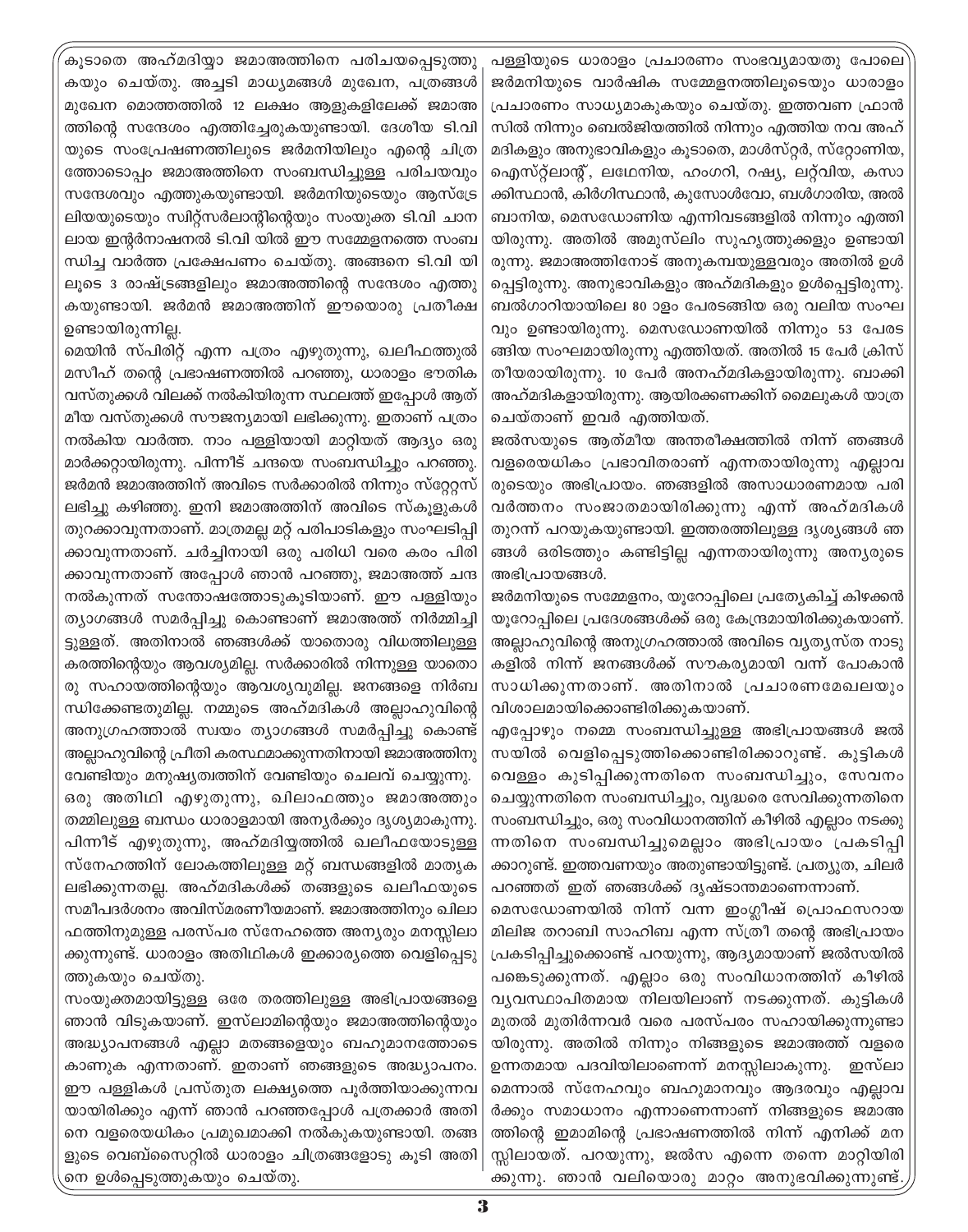അതായത്, അഹ്മദികളിൽ മാത്രമല്ല സ്വാധീനം ചെലുത്തു ന്നത് ക്രിസ്ത്രീയരേയും അല്ലാഹുവിന്റെ അനുഗ്രഹത്താൽ വളരെ സ്വാധീനിക്കുന്നുണ്ട്.

മെസിഡോണയിലെ ഒരു ഡോക്ടറായ വഹാൻ സാഹിബ് സംഘത്തോടൊപ്പം ജൽസയിൽ എത്തിച്ചേർന്നു. പറയുന്നു, ഞാൻ ഡോക്ടറാണ്. ബൾക്കാനിയായും മഹ്ദൂമും തമ്മിൽ നടന്ന കഴിഞ്ഞ മുന്ന് യുദ്ധങ്ങളിലും പരിക്കേറ്റവരെ ശുശ്രൂ ഷിക്കുന്നതിനുള്ള അവസരം ലഭിച്ചിരുന്നു. സാമുദായിക ഭിന്നതയില്ലാതെ ഞാൻ സേവനം അനുഷ്ടിച്ചു. ജൽസയിൽ ഞാൻ വ്യത്യസ്ഥ സമുദായക്കാരെ കണ്ടു. അവരിൽ യാതൊ രു വ്യതിരിക്തതയും ഉണ്ടായിരുന്നില്ല. ഞാനിവിടെ കാല ത്തിന്റെ ഖലീഫയുടെ പ്രഭാഷണങ്ങൾ ശ്രവിച്ചപ്പോൾ എനി ക്ക് യഥാർത്ഥ സഥലം ലഭ്യമായി എന്നെനിക്ക് ബോധ്യമായി. എനിക്ക് ഈ പരിവർത്തനത്തിലൂടെ കടന്നു പോകേണ്ടിവരു ന്നതുമാണ്. അദ്ദേഹം ബൈഅത്ത് ചെയ്യാനായി തീരുമാനി ക്കുകയും ജൽസയുടെ അവസാന ദിവസം ബൈഅത്ത് ചെയ്യുകയും ചെയ്തു. പറയുന്നു, ഞാൻ ഹജ്ജിന് പോയി ട്ടുണ്ട്. അവിടെ മുസ്ലിംകൾ എത്തരത്തിലുള്ളവരാണെന്ന് ഞാൻ കണ്ടു. അവിടെ ഞാൻ ഇസ്ലാമിന്നെതിരായുള്ള രാഷ്ട്രീയ കളികളാണ് കണ്ടത്. അതായത് മുസ്ലിംകളുടെ വാക്കുകളിലും പ്രവർത്തികളിലും ധാരാളം വൈരുദ്ധ്യം ഉണ്ടായിരുന്നു. രാഷ്ട്രീയമായിരുന്നു അധികവും ഉണ്ടായി രുന്നത്. പറയുന്നു, അതിൽ ഹൃദയത്തിന് ഒരു സംതൃപ്തി യും ലഭിക്കില്ലായിരുന്നു. എന്നാൽ ജമാഅത്ത് സമർപ്പി ക്കുന്ന പരിഷ്കരണം അത് ഉത്തമമായതാണ്. ജമാഅത്ത് ആരെയും ഇസ്ലാമിൽ നിന്ന് പുറത്താക്കുന്നില്ല. മറിച്ച് ഇസ് ലാമിൽ ഉറപ്പിച്ചു നിർത്തുന്നു. പറയുന്നു, ഞാൻ അഹ്മദി യ്യത്ത് സ്വീകരിച്ചിരിക്കുന്നു. എനിക്കായി ഇതാണ് നേരായ മാർഗം. പറയുന്നു, വലിയ അത്ഭുതം തന്നെയാണ്. ഇത്ര വലിയ ജനക്കുട്ടം പോലീസുകാരുമില്ല .ഇത് കണ്ട് ആശ്ചര്യം തോന്നി. കലഹമൊന്നും ഉണ്ടാകുന്നതല്ല എന്ന് ഭരണകൂട ത്തിനും ഉറപ്പുണ്ട്. പിന്നീട് പറയുന്നു, കാലത്തിന്റെ ഖലീഫ പരാമർശിച്ച ചില വസ്തുതകൾ ഒരു മൗലവിയിൽ നിന്നും കേട്ടിട്ടില്ല. ഇതെല്ലാം തന്നെ വളരെ സ്പഷ്ടമായിരുന്നു. ഇവ രിൽ ഒരു ഖലീഫയുണ്ടെന്ന് അറിവ് ലഭിച്ചപ്പോൾ എനിക്ക് മാർഗം ലഭിച്ചു എന്നെനിക്ക് ബോധ്യമായി. കാരണം നമുക്ക് ഖലീഫയുടെയും മാർഗദർശനത്തിന്റെയും ആവശ്യമുണ്ട്. പിന്നീട് മെസഡോണിയായിലെ ഒരു നവ അഹ്മദിയായ യുവാവ് ആദ്യം കണിശക്കാരനായ മുസ്ലിമായിരുന്നു. തന്റെ പിതാമഹൻ അനഹ്മദി മൗലവിയാണെന്നും അഹ്മദിയ്യത്ത് സ്വീകരിച്ചപ്പോൾ അയാളിൽ നിന്ന് ധാരാളം എതിർപ്പുകൾ ഉണ്ടായെന്നും അദ്ദേഹം പറയുന്നു. എതിർപ്പ് കാരണത്താൽ 6 മാസമായി വീട്ടിൽ നിന്ന് പുറത്ത് പോകേണ്ടിവന്നു. എന്നാ ൽ സ്ഥിരചിത്തനായി നിലകൊണ്ടു. പിന്നീട് അദ്ദേഹത്തിന്റെ ഭാര്യയും ബൈഅത്ത് ചെയ്തു. ഇവിടെ ജൽസയിൽ വന്നിട്ടു ണ്ടായിരുന്നു. മെസഡോണിയായിലെ ആളുകൾ രചിച്ച ഒരു പദ്യം കേൾപ്പിക്കുന്നതിനുള്ള അനുവാദവും അദ്ദേഹം തേടി യിരുന്നു. അപ്പോൾ കേൾപ്പിക്കുക എന്ന് ഞാൻ പറഞ്ഞു. ആ പദ്യം അദ്ദേഹവും ഏതാനും കുട്ടികളും ചേർന്ന് അവ തരിച്ചപ്പോൾ അവിടെ ഒരു വിചിത്രമായ പരിതസ്ഥിതി സംജാതമായി. എം.ടി.എ ക്കാർ അത് കാണിക്കുമെന്ന് ഞാൻ

വിശ്വസിക്കുന്നു. اِنْ شَـآءَاللّٰهُ അതിൽ പങ്കെടുത്ത പ്രാദേശി കരായ കുട്ടികളുടെയും ശബ്ബവും നല്ലതായിരുന്നു. നബി (സ) യുടെ സ്തുതിയും ഹദ്റത് മസീഹ് മൗഊദ്(അ)ന്റെ ആഗമ നത്തെ സംബന്ധിച്ചുമായിരുന്നു അത്. ജൽസയിൽ കേൾപ്പി ക്കുന്നതിനുള്ള അവസരം നൽകണമെന്ന് പറഞ്ഞിരുന്നു. എന്നാൽ അവസരം ലഭിച്ചില്ല. ഏതായാലും അവർ പദ്യം കേൾപ്പിച്ചു.

ഉർദു പദ്യം മാത്രം ആലപിക്കുന്നതിനു പകരമായി വ്യത്യ സ്ത സമുദായക്കാർക്കും ആളുകളും അവസരം ചോദിക്കുക യാണെങ്കിൽ പിന്നീട് പദ്യം ആലപിക്കുന്നതിനുള്ള അവ സരം നൽകേണ്ടതാണെന്ന് ജൽസയിലെ സംഘാടകരോട് ഞാൻ പറയാൻ ആഗ്രഹിക്കുകയാണ്. ലജ്നകളിലും ഇത്ത വണ ജർമൻ പദ്യമാലപിക്കുന്നവർക്ക് വലിയ പരാതിയുണ്ട്. അവസാനത്തിൽ ഉർദു പദ്യമാണ് കൂടുതൽ ആലപിക്ക പ്പെട്ടത് . അതിനാൽ അവരും ശ്രദ്ധിക്കേണ്ടതാണ്.

ജൽസയിൽ പങ്കെടുത്ത ബെൽജിയത്തിലെ ഒരു സുഹൃത്ത് പറയുന്നു, ഞാൻ അഹ്മദിയ്യാ ജമാഅത്തിന്റെ പരസ്പര സാഹോദര്യത്തിലും, സ്നേഹത്തിലും, മാനവിക സേവന ത്തിലും വളരെ പ്രഭാവിതനാണ്. പറയുന്നു, ഞാൻ രണ്ട് വർഷത്തോളം ജമാഅത്തിന്റെ അദ്ധ്യാപനങ്ങളെ കുറിച്ച് പഠി ച്ചു. ഞാൻ മുസ്ലിമായിരുന്നുവെങ്കിലും ഇതിനെ സംബ ന്ധിച്ച് ആർക്കും അറിവുണ്ടായിരുന്നില്ല. ഒരിക്കൽ ഞാൻ സ്വപ്നത്തിൽ ബാങ്കിന്റെ ശബ്ബം കേട്ടു. അപ്പോൾ എന്നെ നമസ്കാരത്തിലേക്ക് വിളിക്കുകയാണെന്നെനിക്ക് തോന്നി. അതായത് ഇസ്ലാമിലേക്ക് വിളിക്കുന്നു. ഇന്ന് ഞാൻ കാല ത്തിന്റെ ഖലീഫയുടെ പ്രഭാഷണം കേട്ടപ്പോൾ അത് എന്നി ൽ പരിവർത്തനം ഉണ്ടാക്കി. ബൈഅത്ത് ചെയ്ത് അഹ്മദി യ്യത്തിൽ പ്രവേശിക്കുന്നതാണെന്ന് ഞാൻ തീരുമാനിച്ചു. അങ്ങനെ അദ്ദേഹം ബൈഅത്ത് ചെയ്തു.

പിന്നീട് പറയുന്നു, ഞങ്ങളുടെ അടുത്തുള്ള അയാസ് സാഹി ബ് പറയുന്നു, ജൽസയുടെ ആദ്യ ദിവസം വൈകുന്നേരം അനുഭാവിയായ ഘാനയിലെ സുഹൃത്തിനെ സദർ ജമാ അത്ത് ഒരു സ്ഥലത്തേക്ക് കൊണ്ടു പോയി. യുവാവിന്റെ ഹൃദയം ജമാഅത്തിനെ സംബന്ധിച്ച് ശുദ്ധമാണെന്ന് തോ ന്നി. എന്നാൽ ചോദിച്ചപ്പോൾ ചില പ്രശ്നങ്ങളുണ്ട് അതി നാൽ ഇപ്പോൾ ബൈഅത്ത് ചെയ്യുന്നതല്ല എന്നാണ് പറ ഞ്ഞത്. ഏതായാലും രാത്രി ആലോചിച്ച് പറയണമെന്ന് പറ ഞ്ഞ് മടങ്ങി. രാത്രി ഉറങ്ങാനായി വന്നപ്പോൾ വളരെ ആവേ ശത്തോടു കൂടി പറഞ്ഞു, അതിഥികൾക്കായുള്ള കാല ത്തിന്റെ ഖലീഫയുടെ പ്രഭാഷണം ഞാൻ കേട്ടു. ഇനി അഹ് മദിയാകാൻ യാതൊരു കാരണവും ശേഷിക്കുന്നില്ല. അതി നാൽ ഞാൻ ബൈഅത്ത് ചെയ്തിട്ടാണ് വന്നിരിക്കുന്നത്. ഒരു ക്രിസ്തീയ സുഹൃത്ത് ജൽസയിൽ പങ്കെടുത്തതിന്റെ അഭിപ്രയം വെളിപ്പെടുത്തികൊണ്ട് പറയുന്നു, കാലത്തിന്റെ ഖലീഫയുടെ പ്രഭാഷണം കേട്ടപ്പോൾ എനിക്ക് വളരെ സന്തോഷം തോന്നി. കാരണം ഇസ്ലാമിന്റെ വീക്ഷണം എന്താണെന്നും, ഇസ്ലാമിക അദ്ധ്യാപനങ്ങൾ എന്ത് പാഠ മാണ് നൽകുന്നതെന്നും, വളരെ സംക്ഷിപ്തമാണെങ്കിലും വ്യക്തമായി പറയുകയുണ്ടായി. ഞാൻ ക്രിസ്തീയ സഹോ ദരന്മാരിൽ നിന്നും ഇത്തരത്തിലുള്ള വൃക്തവും സുതാ ര്യവുമായ വാക്കുകൾ കേൾക്കാൻ ആഗ്രഹിക്കുന്നു. എന്നാൽ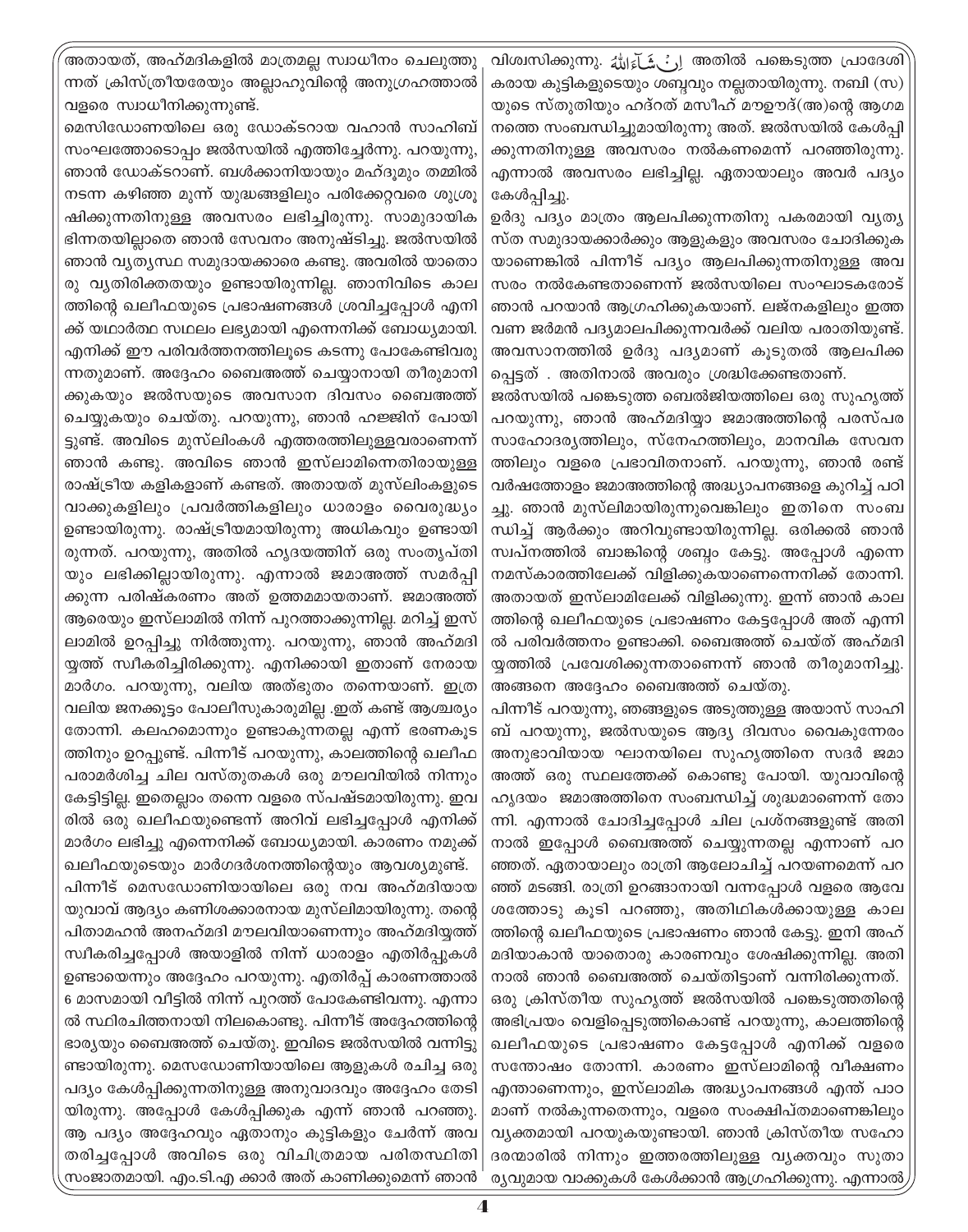അധികവും അങ്ങനെ സംഭവിക്കാറില്ല. തികച്ചും സ്പഷ്ടവും സുതാര്യവുമായ വാക്കുകൾ പറയാൻ സാധിക്കുന്നവർ വളരെ ദുർലഭമാണ്.

ഒരു സ്ത്രീ പറഞ്ഞു, ഇവിടെ വന്ന് എനിക്ക് പുതിയ പുതിയ കാര്യങ്ങൾ പഠിക്കാനുള്ള അവസരം ലഭിച്ചിരിക്കുന്നു. എനി ക്ക് അറിവുണ്ട് എന്ന് ഞാൻ ധരിച്ചിരുന്ന പല കാര്യങ്ങളെയും സംബന്ധിച്ച് ഇവിടെ വന്നതിന് ശേഷം പുതിയ രീതിയിൽ അറിവ് കരസ്ഥമായി. പറയുന്നു, ഖലീഫയുടെ പ്രഭാഷണം ശ്രവിച്ചപ്പോൾ ഞാൻ അതിൽ വളരെയധികം പ്രഭാവി തയായി. അദ്ദേഹം സങ്കീർണവും കുഴഞ്ഞു മറിഞ്ഞതുമായ വിഷയങ്ങളെ സംബന്ധിച്ച് സംസാരിച്ചു. കാര്യങ്ങൾ മനസ്സി ലാകുന്നതിനായി തിയോളജിയിൽ ധാരാളം ഗ്രന്ഥങ്ങൾ രചിക്കപ്പെടുന്ന വിഷയത്തെ സംബന്ധിച്ച് അദ്ദേഹം വളരെ എളുപ്പമായ രീതിയിൽ മനോഹരമായി പരാമർശിച്ചു. അതി ന്റെ നിലവാരവും മനസ്സിലാക്കാൻ സാധിച്ചു. എല്ലാവർക്കും മനസ്സിലാക്കാൻ കഴിയുന്ന തരത്തിലാണ് ഖലീഫ ഇസ് ലാമിന്റെ അദ്ധ്യാപനങ്ങളെ കുറിച്ചും അല്ലാഹുവിനെ കുറി ച്ചും വിശദീകരിച്ചത്. ആർക്കും യാതൊരു തെറ്റിദ്ധാരണയും ഉടലെടുക്കുകയില്ലായിരുന്നു.

നമ്മുടെ ഒരഹ്മദി പറയുന്നു, ഒരു ജർമൻ യുവാവ് തന്റെ അഹ്മദി സുഹൃത്തിനോടൊപ്പം എന്റെ അടുക്കൽ വന്നു. പറഞ്ഞു, ഞാൻ ക്രിസ്തീയനാണ്. അദ്ദേഹവുമായി സംസാ രിച്ചപ്പോൾ മുസ്ലിംകളെ പോലെ സംസാരിക്കാൻ തുടങ്ങി. ഹദ്റത് നബി (സ) തിരുമേനിയുടെ നാമം വളരെ ആദരവും ബഹുമതിയോടും കൂടി പൂർണമായും ഹദ്റത് മുഹമ്മദ് (സ) എന്നു പറയുന്നുണ്ടായിരുന്നു. നമസ്കാരത്തിന്റെ സമയ മായി, ഞാൻ വുളു എടുത്താണ് വന്നിരിക്കുന്നത്, കാല ത്തിന്റെ ഖലീഫയുടെ പിന്നിൽ നമസ്കരിക്കണം എന്നും പറഞ്ഞു. ഞാൻ പറഞ്ഞു, തുടക്കത്തിൽ നിങ്ങൾ ക്രിസ്ത്യാ നിയാണെന്ന് പറഞ്ഞു. എന്നാൽ നിങ്ങളുടെ സംസാരത്തിൽ നിന്നും മുസ്ലിമാണെന്ന് തോന്നുന്നു. പറഞ്ഞു, 6 മാസം മുമ്പ് അഹ്മദിയ്യത്തിനെ പരിചയപ്പെട്ടു. ലൈഫ് ഓഫ് മുഹ മ്മദ് എന്ന് ഗ്രന്ഥം വായിച്ചിട്ടുണ്ട്. ഞങ്ങളുടെ പാതിരിയുമാ യി സംസാരിച്ചപ്പോൾ അയാൾക്ക് മറുപടി നൽകാൻ സാധി ച്ചില്ല. എന്റെ മനസ് മാറിയിരുന്നു ക്രിസ്തുമതം ഉപേക്ഷി ച്ചിരുന്നു. എന്റെ ശ്രദ്ധ ഇപ്പോൾ മുഴുവനായും ഇസ്ലാമിലേ ക്കാണ്. ഈ ഗ്രന്ഥം വായിച്ചപ്പോൾ നബി തിരുമേനി (സ) യുടെ വ്യക്തിത്വത്തെ കുറിച്ചുള്ള അറിവ് ലഭിച്ചു. ശേഷി ക്കുന്ന തടസ്സങ്ങളും അല്ലാഹു ദുരീകരിക്കുന്നതിനായി ദു:ആ ചെയ്യുക.

ലിഥേനിയിൽ നിന്നും ഭാഷയുടെ ഉസ്താദായ ഒരു ജർമൻ കാരനായ കോൾഹൈൻസ് വന്നിരുന്നു. പറയുന്നു, ഞാൻ വളരെ പ്രഭാവിതനാണ്, സന്തോഷവാനാണ്. ആദ്യമായാണ് ജമാഅത്തിനെ ഇത്ര ഭംഗിയായി പരിചയപ്പെടാൻ സാധിച്ചത്. ജൽസയ്ക്ക് മുമ്പ് ഇസ്ലാമിനെ കുറിച്ച് മോശമായി ചിന്തി ച്ചിരുന്നു. അത് പൂർണ്ണായും മാറിക്കഴിഞ്ഞു. മതങ്ങൾക്കി ടയിൽ ധാരാളം കാര്യങ്ങൾ സമാനമാണെന്നും ഞാൻ രേഖ പ്പെടുത്തുകയുണ്ടായി. ഉദാഹരണമായി ദൈവത്തെ കുറി ച്ചുള്ള ഈ സങ്കൽപ്പം, ദൈവത്തിന്റെ കാരുണ്യം തുടങ്ങിയവ. പിന്നീട് പറയുന്നു, ജനങ്ങൾ കയ്യടിക്കുന്നതു പകരം മുദ്രാ വാക്യം മുഴക്കുന്നതിനെന്തിനാണെന്ന് ഞാൻ ചിന്തിച്ചിരുന്നു.

കയ്യടിക്കുന്നതിലൂടെ സന്തോഷപ്രകടനമാണ് ഉണ്ടാകുന്നത്. തൽസംബന്ധമായി വളരെ നല്ല രീതിയിൽ അഹ്മദിയ്യാ ജമാഅത്തിന്റെ ഇമാം എനിക്ക് മറുപടി നൽകി. അത് സംതൃപ്തി നൽകുന്ന മറുപടിയായിരുന്നു. അദ്ദേഹം പറഞ്ഞത്, കയ്യടിക്കുന്നത് സന്തോഷപ്രകടനമായിട്ടാണെ ന്നത് ശരിതന്നെ. എന്നാൽ മുദ്രാവാക്യം മുഴക്കുന്നതിൽ സന്തോഷപ്രകടനവും അതോടൊപ്പം ദൈവ സ്തുതിയും ഉൾപ്പെടുന്നു.

മാർക്ക് മോൺകേ ബേലു എന്ന കൃസ്തീയ പാതിരി, അദ്ദേ ഹം യൂണിവേഴ്സിറ്റി ഓഫ് മാൾട്ടയിൽ തത്വശ്സ്ത്രം പഠി പ്പിക്കുന്നത് കൂടാതെ പ്രാദേശിക പത്രങ്ങളിൽ ലേഖനങ്ങളും എഴുതുന്നുണ്ട്. നിരുപകനായ പാതിരി എന്നാണ് അറിയപ്പെ ടുന്നത് ചർച്ചിലെ ചില നയങ്ങളെ സംബന്ധിച്ച് നിഷ്പക്ഷ അഭിപ്രായങ്ങളും നൽകാറുണ്ട്. ചർച്ചിലെ നിയമങ്ങളെ സംബന്ധിച്ച് അഭിപ്രായഭിന്നതയും ഉണ്ട്. മാധ്യമങ്ങളി ലെല്ലാം അത് വെളിപ്പെടുത്തുകയും ചെയ്യാറുണ്ട്. ഇസ്ലാമിക തത്വജ്ഞാനം എന്ന ഗ്രന്ഥം വായിച്ചിട്ടുണ്ട്. ഖലീഫത്തുൽ മസീഹ് റാബിഅ് (റ) യുടെ ഗ്രന്ഥമായ ഇസ്ലാംസ് റെസ് പോൺസ് ടു കണ്ടംപററി ഇശ്ശ്യൂസ് എന്ന ഗ്രന്ഥവും വായി ച്ചിട്ടുണ്ട്. യേശു മിശിയാ ഇന്ത്യയിൽ എന്ന ഗ്രന്ഥവും വായി ച്ചിട്ടുണ്ട്. അദ്ദേഹം പറയുന്നു, ജൽസയിൽ പങ്കെടുത്തതോടു കൂടി നിങ്ങളുടെ ജമാഅത്തുമായുള്ള ബന്ധത്തെ സുദൃഢ മാക്കുന്ന പ്രഭാവം എന്നിൽ ഉണ്ടായിരിക്കുന്നു. ജമാഅത്തിനെ സംബന്ധിച്ചുള്ള നല്ല അഭിപ്രായത്തിൽ വർദ്ധനവുണ്ടായി രിക്കുന്നു. അഹ്മദിയ്യാ ജമാഅത്ത് സമാധാനം ആഗ്രഹി ക്കുന്ന ഒരു ജമാഅത്താണെന്ന് ഞാൻ ദൃഢമായും വിശ്വസി ക്കുന്നു. അവിടെ നിന്ന് അലൈസല്ലാഹു ബികാഫിൻ അബ്ബു ഹുവിന്റെ മോതിരവും വാങ്ങി. അതിന്റെ അർത്ഥം പറഞ്ഞു കൊടുത്തപ്പോൾ ഇത് എപ്പോഴും കൂടെ വെക്കേണ്ട വചനമാ ണെന്നാണ് പറഞ്ഞത്. ഞാനുമായി കുടിക്കാഴ്ച്ച നടന്നു. പോപ്പിനെ സംബന്ധിച്ച് ചോദ്യങ്ങൾ ചോദിച്ചു കൊണ്ടി രുന്നു. താങ്കൾ എപ്പോഴെങ്കിലും ബന്ധപ്പെട്ടിട്ടുണ്ടോ എന്ന് ചോദിച്ചു. ഞാൻ പറഞ്ഞു, ഒരിക്കൽ ബന്ധപ്പെടുവാൻ ഞങ്ങ ൾ ശ്രമിച്ചിരുന്നു. എന്നാൽ ബന്ധപ്പെടാൻ സാധിച്ചില്ലെ ങ്കിലും അദ്ദേഹത്തിന് ഞാൻ കത്തെഴുതിരുന്നു. ലോകസമാ ധാനത്തെ സംബന്ധിച്ച്. എന്നാൽ നേരിട്ട് അദ്ദേഹത്തിന് കത്ത് എത്തിച്ചിട്ടും അദ്ദേഹം അതിനെ കുറിച്ച് പ്രതിക രിച്ചില്ല. വളരെ നിരാശനായി പുഞ്ചിരിക്കുക മാത്രം ചെയ്തു. തൽസംബന്ധമായി ഒരു പഴയ സംഭവമുണ്ട് അത് പരാമർ ശിക്കാം. ഹദ്റത് ഖലീഫത്തുൽ മസീഹ് സാനി (റ) മസ്ജിദ് ഫള്ലിന്റെ ശിലാസ്ഥാപനം നിർവഹിച്ച സന്ദർഭത്തിൽ നടത്തിയ സന്ദർശനയാത്രയിൽ ഇറ്റലിയിലും പോയിരുന്നു. അവിടെ പോപ്പുമായി ബന്ധപ്പെടാൻ ശ്രമിച്ചു. ബന്ധപ്പെ ട്ടപ്പോൾ പോപ്പ് നൽകിയ മറുപടി, എന്റെ ഭവനം നിർമ്മാണ ത്തിലാണ്. അതിന്റെ അറ്റകുറ്റ പണികൾ നടന്നു കൊണ്ടിരി ക്കുകയാണ്. അതിനാൽ കൂടിക്കാഴ്ച്ച സാധ്യമല്ല എന്നാണ്. അവിടെ പത്രപ്രതിനിധിയും വന്നിരുന്നു. അവർ ഹദ്റത് ഖലീഫത്തുൽ മസീഹ് സാനിയോട് ചോദിച്ചു, പോപ്പിനെ കാണുമോ? അദ്ദേഹം പറഞ്ഞു, അതെ. കാണാൻ ആഗ്ര ഹിച്ചിരുന്നു. എന്നാൽ അദ്ദേഹം നൽകിയ മറുപടി ഇതാ യിരുന്നു. പത്രപ്രതിനിധി തന്റെ പത്രത്തിൽ അതിന്റെ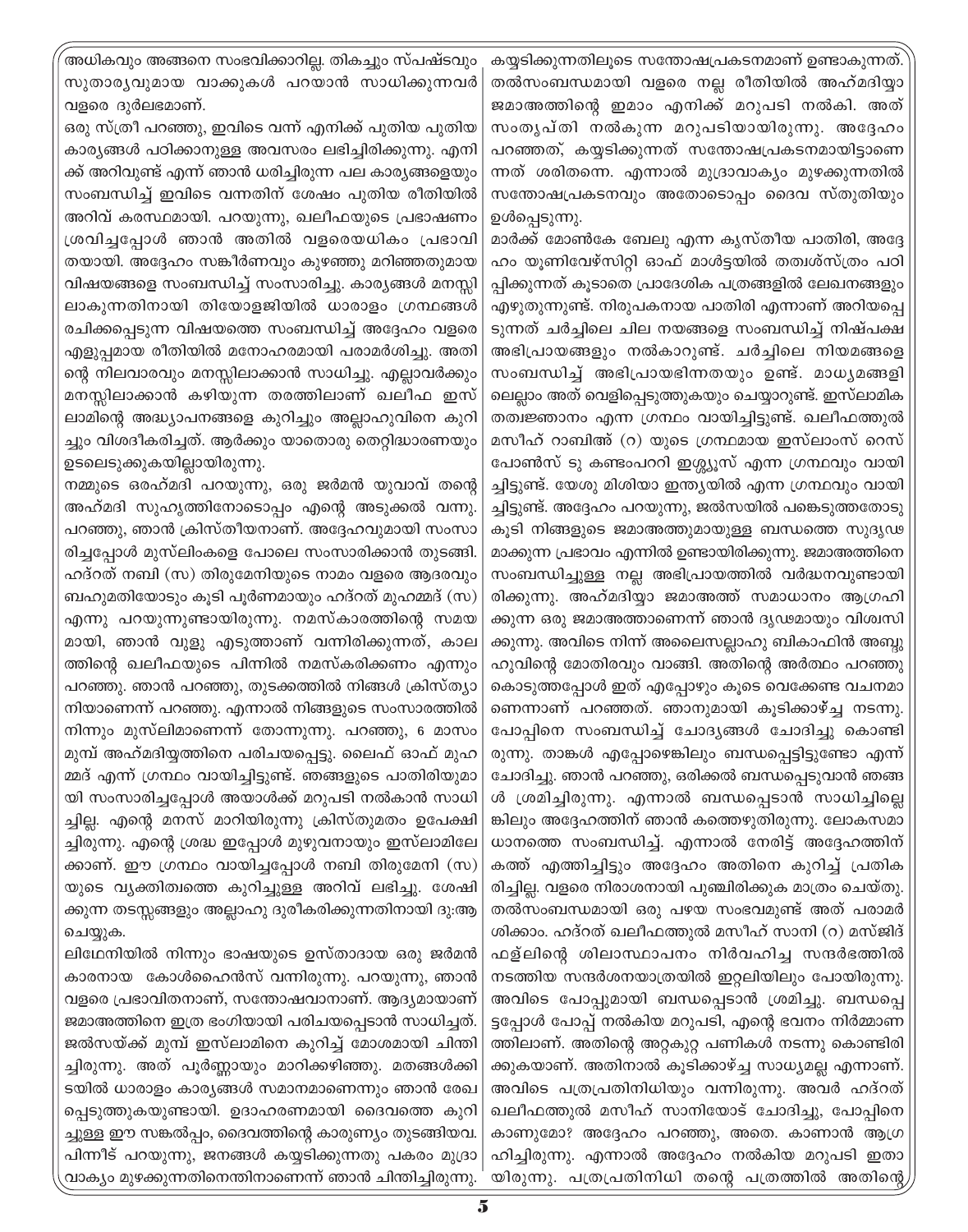വാർത്ത പ്രസിദ്ധീകരിച്ചു കൊണ്ട് എഴുതി. പോപ് അഹ് മദിയ്യാ ജമാഅത്തിന്റെ അമീറിനെ കാണുന്നതിൽ നിന്നും പിന്മാറുന്നതിനുള്ള കാരണമായി പറഞ്ഞത് തന്റെ ഭവന ത്തിന്റെ നിർമ്മാണ പ്രവർത്തനങ്ങൾ നടന്നു കൊണ്ടിരി ക്കുന്നു എന്നാണ്. അതിനു താഴേക്ക് ഇങ്ങനെയും എഴുതി, അഹ്മദിയ്യാ ഖലീഫയെ കാണുന്നതിൽ നിന്ന് രക്ഷപ്പെടു ന്നതിനായി അദ്ദേഹത്തിന്റെ ഭവനം ഒരിക്കലും നിർമ്മിച്ച് തീരുന്നതല്ല. ഏതായാലും നമ്മുടെ ഉത്തരവാദിത്വം നാം പൂർത്തിയാക്കുന്നതാണ്.

കിർഗിസ്ഥാനിൽ നിന്ന് വന്ന അഹ്മദിയായ അശീർ അലി സാഹിബ് പറയുന്നു, ഞാൻ 2007 ലാണ് ബൈഅത്ത് ചെയ്തത്. എന്നാൽ ഞങ്ങളുടെ പക്കൽ പള്ളിയില്ല. അഹ് മദിയ്യാ ജമാഅത്തിന്റെ പള്ളിയിൽ നമസ്കരിക്കുവാൻ ആഗ്ര ഹമുണ്ടായിരുന്നു. നേരത്തെ വന്നു പള്ളിയുടെ ഉദ്ഘാ ടനങ്ങളിൽ പങ്കെടുത്തു. അങ്ങനെ ഈ ആഗ്രഗ്രഹം അല്ലാ ഹു പൂർത്തിയാക്കുകയുണ്ടായി.

കാരകൂൽ ഇസ്മാഈൽ സാഹിബ് ഇദ്ദേഹവും അഹ്മ ദിയ്യത്ത് സ്വീകരിച്ചതിൽ അല്ലാഹുവിന് കൃതജ്ഞത രേഖപ്പെ ടുത്തികൊണ്ടിരുന്നു. ജൽസയിൽ പങ്കെടുത്തതിൽ അല്ലാഹു നന്ദി അറിയിച്ചുകൊണ്ടിരുന്നു.

നൈജീരിയ വാസിയായ സാലിഹ് അഹ്മദ് എന്ന വ്യക്തി ബൽജിയത്തിലാണ് താമാസിക്കുന്നത്. മുസ്ലിമായിരുന്നു. ഇവിടെ വരികയുണ്ടായി. പറയുന്നു, ആഫ്രിക്കയിൽ ഞാൻ ധാരാളം പണ്ഡിതന്മാരുടെ പ്രസംഗങ്ങൾ കേട്ടിട്ടുണ്ട്. എന്നാൽ കാലത്തിന്റെ ഖലീഫയുടെ പ്രഭാഷണത്തിൽ നിന്നെനിക്ക് ലഭിച്ച സ്വാധീനവും ഗുണവും ഇതിനു മുമ്പൊരിക്കലും ലഭിച്ചിരുന്നില്ല. ഞാനീ ജമാഅത്തിനെ വളരെ അടുത്ത് നിന്ന് കണ്ടിട്ടുണ്ട്. ഞാനീ ജൽസയിൽ അഹ്മിയ്യത്തിൽ പ്രവേശിക്കുന്നതിനുള്ള തീരുമാനമെടുത്തി രിക്കുന്നു. അങ്ങനെ അദ്ദേഹം ബയ്അത്ത് ചെയ്തു.

അതു പോലെ ഒരു മറാകശി സുഹൃത്ത് ജമീൽ തൗഫീഖ് സാഹിബ് പറയുന്നു, ഞാൻ മറ്റ് മുസ്ലിംകളുടെ വ്യാഖ്യാ നവും വായിച്ചിട്ടുണ്ട്. അഹ്മദിയ്യാ ജമാഅത്ത് എഴുതിയി രിക്കുന്ന വ്യാഖ്യാനവും വായിച്ചിട്ടുണ്ട്. എന്നാൽ യഥാർത്ഥ വ്യാഖ്യാനം ഹദ്റത് മസീഹ് മൗഊദ് (അ) ഉം ഖലീഫമാരും എഴുതിയിട്ടുള്ളതാണ്. അദ്ദേഹത്തിന്റെ വിവിധ പ്രശ്നങ്ങൾ പരിഹരിക്കപ്പെടുകയുണ്ടായി. പറയുന്നു, എനിക്ക് പൂർണ തൃപ്തിയായിരുന്നു. ഞാൻ അഹ്മദിയ്യത്ത് സ്വീകരിച്ചു. ഇവി ടെ ജൽസയിൽ പങ്കെടുത്ത ശേഷം എന്റെ ഭാര്യയും ബയ് അത്ത് ചെയ്തു.

നൈജറിലെ മറ്റൊരു മുസ്ലിം സുഹൃത്ത് പറയുന്നു, ആരെ ങ്കിലും ജീവിച്ചിരിക്കുമായിരുന്നുവെങ്കിൽ ഹദ്റത് റസൂൽ തിരുമേനി (സ) ആണ് ജീവിച്ചിരിക്കേണ്ടത്. ഈസാ നബി (അ) അല്ല. തൽസംബന്ധമായി ഞാനെപ്പോഴും ചിന്തിക്കു മായിരുന്നു. ബൽജിയമിൽ വന്നപ്പോൾ അഹ്മദികളുമായി ബന്ധമുണ്ടായി. അപ്പോൾ എന്റെ ഈ പ്രശ്നം പരിഹരി ക്കപ്പെട്ടു. അദ്ദേഹം തന്റെ സുഹൃത്തിനോട് അതെ കുറിച്ച് പറഞ്ഞു. അദ്ദേഹവും പറഞ്ഞത് ജമാഅത്ത് സത്യമാണെ ന്നാണ്. പിന്നീട് എനിക്ക് ഖിലാഫത്തിനെ കുറിച്ചും അതിന്റെ അനുഗ്രഹങ്ങളെയും കുറിച്ചും മനസ്സിലായി. ഒരു ഇമാമും ഖലീഫയുമുള്ള ഈ ജമാഅത്ത് ലഭിച്ചതിൽ ഞാൻ വളരെ '

സന്തോഷവാനാണ്. കാരണം ഖിലാഫത്ത് നിന്നിടത്തോളം കാലം ഇസ്ലാം പുരോഗതി പ്രാപിച്ചിരിന്നു. എനിക്ക് ഈ ജമാഅത്തിൽ ഏറ്റവും ഇഷ്ടപ്പെട്ട വസ്തുത, ജമാഅത്ത് കാര്യങ്ങൾ സമർപ്പിക്കുമ്പോഴെല്ലാം തന്നെ എപ്പോഴും അതിന്റെ പിന്തുണക്കായി ഖുർആന്റെയും ഹദീസിന്റെയും തെളിവ് നൽകുന്നു എന്നാതാണ്. ആദ്യം ബയ്അത്ത് ചെയ്തിരുന്നില്ല. അവസാന ദിവസം ബൈഅത്ത് ചെയ്തു. കിർഗിസ്ഥാനിലെ ബാമതു സാഹിബ് പറയുന്നു, കാല ത്തിന്റെ ഖലീഫയുമായി കുടിക്കാഴ്ച്ച നടത്തുവാൻ സാധി ക്കുമോ ഇല്ലയോ എന്ന് ചിന്തിച്ചിരുന്നു. ഇദ്ദേഹം ആദ്യം തന്നെ അഹ്മദിയായിരുന്നു. പിന്നീട് ഇതെല്ലാം കണ്ടപ്പോൾ എന്റെ വിശ്വാസം കൂടുതൽ ദൃഢമായി. കിർഗിസ്ഥാനിലെ അഹ്മദികൾക്കു വേണ്ടിയും ധാരാളം ദുആ ചെയ്യുക അവ രുടെ അവസ്ഥയും വളരെ കഠിനതരമാണ്. അല്ലാഹു അവ രുടെ പ്രയാസങ്ങളെ ദുരീകരിക്കട്ടെ. അവിടെ പ്രശ്നങ്ങൾ സൃഷ്ടിച്ച നാമധാരികളായ മൂല്ലാക്കൾക്ക് ഒന്നുകിൽ ബൂദ്ധി നൽകട്ടെ അല്ലെങ്കിൽ ശിക്ഷ നൽകട്ടെ.

ലബനിയായ ഒരു നവ അഹ്മദി പറയുന്നു, 13 വയസ്സുള്ള എന്റെ കുട്ടി എന്നോട് പറഞ്ഞു, നിങ്ങൾ എപ്പോഴും അവ സാന കാലത്തെ ഫിത്നയെ സംബന്ധിച്ച് ഭയപ്പെടുത്തുന്നു. എന്നാൽ അവസാന കാലം എപ്പോഴാണ് വരുന്നതെന്ന് കൂടി പറഞ്ഞ് തരിക. ഞാൻ പറഞ്ഞു, ഈ കാലഘട്ടത്തിൽ ഇനി നുറുക്കണക്കിന് വർഷങ്ങൾ ബാക്കിയുണ്ടായിരിക്കാം. എന്റെ മകൻ പറഞ്ഞു ഇത് ശരിയല്ല. നാം അവസാനകാല ഘട്ട ത്തിലാണ് ഉള്ളത്. 12,13 വയസ്സുള്ള കുട്ടിയാണ് അവരോടിത് പറയുന്നത്. പിന്നീട് ആ കുട്ടി പറഞ്ഞു, താങ്കൾ ദജ്ജാലിനെ കുറിച്ച് പറയാറുണ്ട്. അത് വിചിത്രമായ ഒരു സൃഷ്ടിയായി രിക്കുമെന്ന്. അതും ശരിയല്ല. കാരണം ദജ്ജാൽ എന്നത് ഒരു വ്യക്തിയുടെ പേരല്ല മറിച്ച്, അത് കൊണ്ടുദ്ദേശിക്കുന്നത് ഒരു സമുദായമാണ്. അത്തരത്തിലുള്ള ദജ്ജാൽ വെളിപ്പെട്ടു കഴിഞ്ഞു. അതിനാൽ നാം ദജ്ജാലിന്റെ കാലത്തിലാണ് ജീവിക്കുന്നത്. പറയുന്നു, ഇത് കേട്ട് ഞാൻ അത്ഭുതപ്പെട്ടു. നിനക്ക് ഇത്രയും വിവരങ്ങൾ എവിടുന്ന് ലഭിച്ചു എന്ന് ചോ ദിച്ചു. പറഞ്ഞു വിവിധ ടി.വി ചാനലുകൾ കാണുന്നതിനി ടയിൽ ഒരിക്കൽ ഞാൻ എം.ടി.എ യുടെ സംപ്രേഷണം കാണാനിടയായി. അതിന് ശേഷം നിരന്തരമായി ഞാനത് കാണുന്നുണ്ട്. അതിൽ നിന്നാണ് എനിക്കീ അറിവുകൾ ലഭിച്ചത്. പിതാവ് പറയുന്നു, എനിക്ക് ജർമനി ഭാഷ അറിയി ല്ലായിരുന്നു. അതിനാൽ അധികവും മകനോട് പരിപാടിയെ സംബന്ധിച്ചും അതിന്റെ പരിഭാഷയെ കുറിച്ചും ചോദിക്കുമാ യിരുന്നു. തൽസംബന്ധമായി ചർച്ചയും ചെയ്യുമായിരുന്നു. ഒരിക്കൽ എനിക്ക് ഭയങ്കര ദേഷ്യം വന്നു. ഞാൻ പറഞ്ഞു, ഇനി മേലിൽ ഈ ചാനൽ കണ്ട് പോകരുത്.

പിതാവ് പറയുന്നു; എന്നാൽ ഉള്ളിന്റെയുള്ളിൽ എനിക്ക് മക ന്റെ വാക്കുകളിൽ യുക്തിയുള്ളതായി മനസ്സിലാകാൻ തുട ങ്ങി. പിന്നീട് ഞാൻ സ്വന്തമായി ജനങ്ങളോട് ജമാഅത്തിനെ സംബന്ധിച്ച് ചോദിച്ചു. യാദൃശ്ചികമായി രണ്ട് പാക്കിസ് താനി അഹ്മദികളെ കണ്ടുമുട്ടി. പിന്നീട് അവരുമായി സംസാ രിച്ചപ്പോൾ എന്റെ മകൻ പറഞ്ഞത് സത്യമാണെന്ന് എനിക്ക് ബോധ്യമായി. അങ്ങിനെ അല്ലാഹുവിന്റെ അനുഗ്രഹത്താൽ പിന്നീട് അദ്ദേഹം ബയ്അത്ത് ചെയ്തു.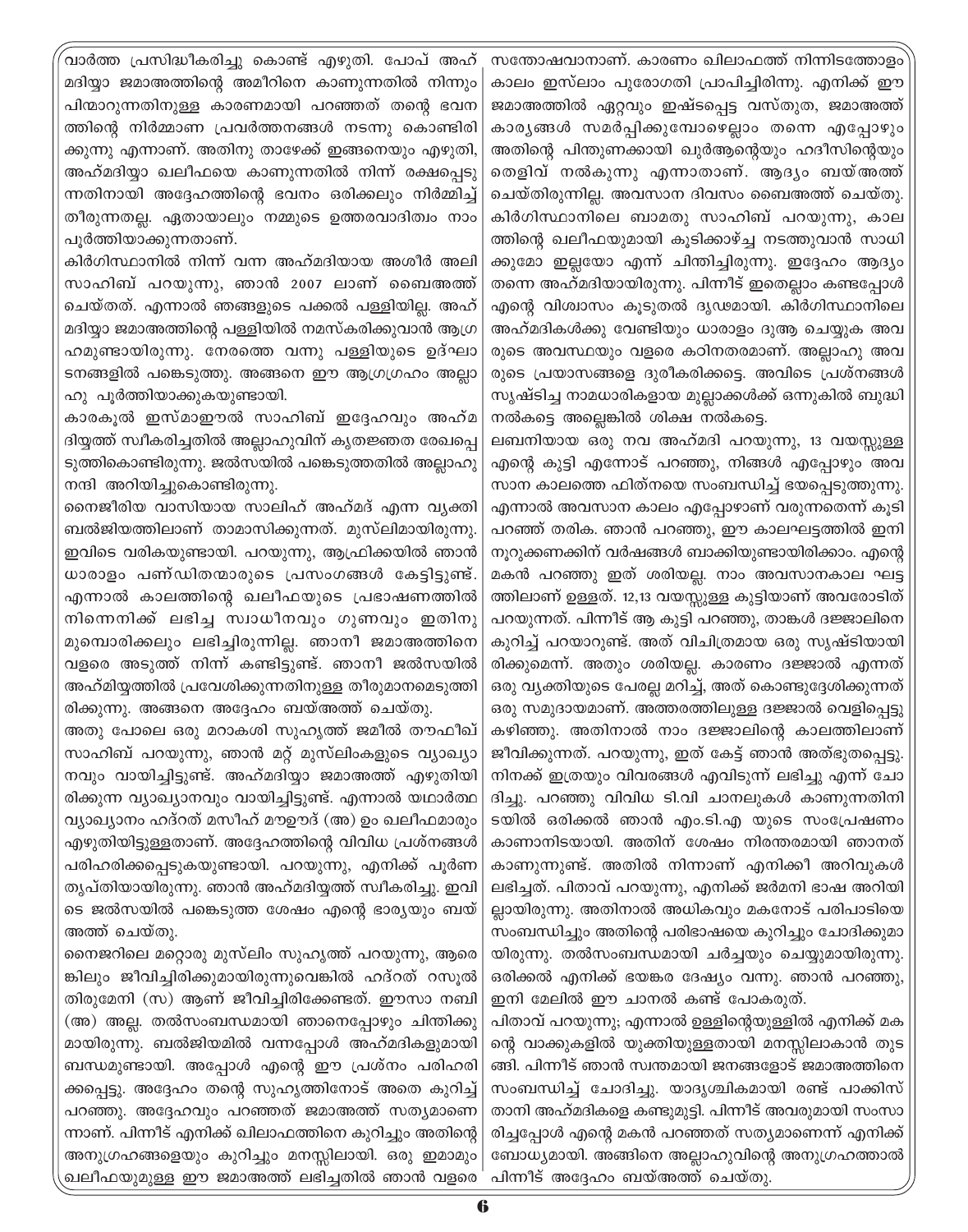ബോസ്നിയയിലെ മറ്റൊരു സുഹൃത്ത് പറയുന്നു, ഇവിടെ ജൽസയിൽ വന്നപ്പോൾ എന്നിൽ പ്രത്യേക പ്രഭാവം ഉണ്ടാ യി. അത് മടങ്ങിചെല്ലുമ്പോഴും നിലനിൽക്കുന്നതിനായി ദു:ആ ചെയ്യുക. അതുപോലെ കിർഗിസ്ഥാനിലെ മറ്റൊരു സുഹൃത്ത് പറയുന്നു. ജൽസയിൽ വളരെ വിചിത്രമായ ദൃശ്യ ങ്ങളായിരുന്നു എനിക്ക് കാണാൻ സാധിച്ചിരുന്നത്. പിന്നീട് അദ്ദേഹം വളരെ സ്നേഹത്തോടെ എഴുതുന്നു, കുറേക്കാ ലമായി ഞാൻ ബയ്അത്ത് ചെയ്തിരുന്നു. കുറച്ച് കാലം മുമ്പ് ഞാൻ ഹജ്ജിനായി പോയി. അവിടെ നിന്ന് സംസം വെള്ളം കൊണ്ടുവന്നിരുന്നു. കാലത്തിന്റെ ഖലീഫയുമായി കണ്ടുമുട്ടുമ്പോൾ അത് നൽകുന്നതാണെന്ന് കരുതിയിരുന്നു. അങ്ങിനെ അദ്ദേഹം തന്റെ സ്നേഹത്തെ പ്രകടിപ്പിക്കുകയും ആ വെള്ളം നൽകുകയും ചെയ്തു.

അൽജസായിറിലുള്ള ഒരു സുഹൃത്ത് പറയുന്നു, രണ്ട് വ്യക്തികൾ മുഹാജിരീംകളെ തബ്ലീഗ് ചെയ്യുകയായിരുന്നു. ഞാനവരുടെ വാക്കുകളിൽ ഇമാം മഹ്ദിയുടെ ആഗമനത്തെ സംബന്ധിച്ച് കേട്ടപ്പോൾ വളരെ കോപാകുലനായി. അനിയ ന്ത്രിതമായി ഞാൻ പറഞ്ഞു, ഈ ശൈത്താനുകൾ വന്നതു കാരണം ഇവിടെയുണ്ടായിരുന്ന മലക്കുകൾ മടങ്ങിപ്പോയി. പറയുന്നു, ആരംഭത്തിൽ അവരോടുള്ള എന്റെ സംഭാഷണം പരിഹാസ്യമായിരുന്നു. എന്നാൽ എന്റെ എല്ലാം തന്നെ അവ രുടെ മുന്നിൽ തെറ്റായി സ്ഥാപിതമാകുന്നതായി മനസ്സി ലാകാൻ തുടങ്ങി. അവരുടെ എല്ലാ വാദങ്ങളിലും ശക്തമായ തെളിവുണ്ടായിരുന്നു. നിർബന്ധിതനായി ഞാൻ പറഞ്ഞു, ഇവരെ സംബന്ധിച്ച് ഞാൻ ഏതെങ്കിലും മൗലവിയോട് ചോദിക്കുന്നതാണ്. അങ്ങിനെ ചിന്തിച്ച് ഞനൊരു പ്രസിദ്ധ മായ അറബിചാനലുമായി ബന്ധപ്പെട്ടു. ഇതിനുമുമ്പും ഞാൻ പല സംശയദുരീകരണത്തിനും, ഫത്വയ്ക്കുമായി പ്രസ് തുത ചാനലുമായി ബന്ധപ്പെടാറുണ്ടായിരുന്നു. പലപ്പോഴും ചോദിക്കുമ്പോൾ ഉചിതമായ മറുപടി ലഭിക്കുമായിരുന്നു. അഹ്മദിയ്യാ ജമാഅത്തിനെ പറ്റി ചോദിച്ചപ്പോൾ അവർ പറ ഞ്ഞു, ഫോൺ വെക്കുക, ഞങ്ങൾ സ്വയം അങ്ങോട്ട് ഫോൺ ചെയ്യുന്നതാണ്. പിന്നീട് അവർ ഫോൺ ചെയ്തു എന്നോട് പറഞ്ഞു, അഹ്മദികൾ നിഷേധികളാണ്. അവരിൽ നിന്ന് രക്ഷപ്പെടുക. അത്ര മാത്രമല്ല നിത്യവും മൂന്നും നാലും തവ ണ അവരുടെ നിന്ന് ഫോൺ വന്ന് കൊണ്ടിരുന്നു. എല്ലായ് പ്പോഴും ജമാഅത്തിന്റെ നിഷേധത്തെക്കുറിച്ചുള്ള ഫത്വയാ യിരുന്നു ഞങ്ങൾക്ക് നൽകിയിരുന്നത്. പറയുന്നു, ജമാ അത്തംഗങ്ങളുടെ വാക്കുകൾ കേൾക്കുമ്പോൾ ഇതാണ് സത്യജമാഅത്ത് എന്ന് തോന്നുമായിരുന്നു. എന്നാൽ മൗല വിമാരുടെ ഫത്വകൾ കേൾക്കുമ്പോൾ സംശയത്തിലാകും. പിന്നീട് ഗ്രന്ഥങ്ങളും മറ്റും വായിച്ചുകൊണ്ടിരുന്നു. തൽഫല മായി സത്യം സ്പഷ്ടമായി. ജൽസക്കായി ഞാൻ ക്ഷണി ക്കപ്പെട്ടു. ഇവിടെ വന്ന് വിവിധ സമുദായക്കാരെ കണ്ടപ്പോൾ ഞാൻ ചിന്തിച്ചു, ഞാൻ മാത്രം സത്യവും ഇവരെല്ലാവരും വ്യാജരുമാണോ? അതിന് ശേഷം മനസിൽ സ്ംതൃപ്തി ലഭിച്ചു. ബയ്അത്ത് ചെയ്തു.

നൈജറിലെ ഒരു സുഹൃത്തായ അബുസൈദ് സാഹിബ് പറ യുന്നു, ജൽസയിൽ വരുന്നതിന് മുമ്പ് ഞാൻ അഹ്മദിയാ യിരുന്നില്ല. എന്നാൽ ജൽസ എന്റെ അവസ്ഥയെ തന്നെ മാറ്റിമറിച്ചു. ഇപ്പോൾ ഞാൻ പറയുന്നു, എല്ലാവരും ജമാ

അത്തിൽ പ്രവേശിക്കേണ്ടതാണ്. കാരണം ഈ ജമാഅത്ത് മാത്രമാണ് നബി(സ) നമുക്ക് നൽകിയ യാഥാർത്ഥ്യത്തെ പ്രാവർത്തികമാക്കുന്നത്. ബയ്അത്ത് ചെയ്ത് അഹ്മദിയ്യാ ജമാഅത്തിൽ പ്രവേശിക്കുന്നു എന്നതിൽ അഭിമാനം ഉണ്ട്. ബോസ്നിയായിലെ ഒരു അഹ്മദി പറയുന്നു, അഹ്മദിയ്യത്ത് സ്വീകരിക്കുന്നതിന് മുമ്പ് അദ്ദേഹം സർവ തിന്മകളിലും ദുഷ് കർമങ്ങളിലും അകപ്പെട്ടിരുന്നു. എന്നാൽ ജൽസയിൽ വന്ന പ്പോൾ ഹൃദയത്തിന് സംതൃപ്തി ലഭിച്ചു. ഇപ്പോൾ ഇസ്ലാം നിഷ്കർഷിക്കുന്ന പരിശുദ്ധജീവിതം കഴിച്ചുകൂട്ടാൻ ആഗ്ര ഹിക്കുന്നു, ജൽസയുടെ അവസ്ഥകൾ കണ്ട് വിശേഷിച്ച് കാലത്തിന്റെ ഖലീഫയുടെ പ്രഭാഷണങ്ങൾ കേട്ട്, നമസ് കരിച്ച് വളരെ അത്ഭുതകരമായ ഒരു പരിവർത്തനം അനുഭവ പ്പെടുന്നു. സൽമാർഗത്തിൽ നിലനിൽക്കുന്നതിനുള്ള തൗഫീ ഖിനു വേണ്ടി വേദനയോടുകൂടി ദു:ആക്കപേക്ഷിക്കുകയും ചെയ്തു.

ഒരു തുർക്കി യുവാവ് ജർമ്മനി ജൽസാ സാലാനയിൽ പങ്കെ ടുത്തു. പുറപ്പെടുന്നതിനു മുമ്പായി പറഞ്ഞിരുന്നത് ചില ഗാർഹിക പ്രശ്നങ്ങൾ കാരണം ഇപ്പോൾ ബയ്അത്ത് ചെയ്യു ന്നതല്ല എന്നാണ്. ജൽസാ സാലാനയിൽ പങ്കെടുത്തതിനു ശേഷം മൂന്നാം ദിവസം രാവിലെ വരെ ബയ്അത്തിനായി സന്നദ്ധനായിരുന്നില്ല. എന്നാൽ ബയ്അത്തിന്റെ പരിപാടിക്ക് മുമ്പ് അതിൽ പങ്കാളിയാകുന്നതിന് സന്നദ്ധനായി. ബയ്അ ത്തിന്റെ സമയത്തും അതിനു ശേഷവും അദ്ദേഹം കരയു കയായിരുന്നു. സംസാരിക്കാൻ തന്നെ സാധിക്കുന്നുണ്ടായി രുന്നില്ല. അദ്ദേഹം പറഞ്ഞു, ബയ്അത്തിന്റെ ദൃശ്യം കണ്ട് അടങ്ങിയിരിക്കാൻ കഴിഞ്ഞില്ല. ഏതോ അദൃശൃശക്തി എന്നെ ബയ്അത്തിൽ പങ്കാളിയാക്കി.

അതുപോലെ തന്നെ ഒരു നൈജർവാസി പറയുന്നു, ജൽസ യിൽ വരുന്നതിനു മുമ്പ് ബയ്അത്തിനെ കുറിച്ച് ഞാൻ ചിന്തി ച്ചിട്ടുപോലുമില്ലായിരുന്നു. എന്നാൽ ഇവിടെ വന്നപ്പോൾ ഞാൻ കണ്ടത്, ജനങ്ങൾക്ക് ഖലീഫയെ കാണാൻ എത്ര ആവേശമാണ്. അവരുടെ ഹൃദയത്തിൽ ഖലീഫയോട് എത്ര സ്നേഹമാണ്. ഇത് എന്റെ ഹൃദയത്തിൽ ശക്തമായ പ്രഭാവം ചെലുത്തി. അങ്ങിനെ ഞാൻ ബയ്അത്ത് ചെയ്തു ഈ ജമാ അത്തിൽ പ്രവേശിക്കുന്നതാണെന്ന് തീരുമാനിച്ചു. അല്ലാഹു ജനങ്ങളുടെ സമുദ്ധാരണത്തിനായി വിവിധ രീതികൾ സംജാതമാക്കികൊണ്ടിരിക്കുന്നു. ഏതായാലും അല്ലാഹു വിന്റെ അനുഗ്രഹത്താൽ ഈ ബയ്അത്തിൽ 16 സമുദായങ്ങ ളിൽ നിന്നുള്ള 67 വ്യക്തികൾ ബയ്അത്ത് ചെയ്തു. 48 പുരു ഷന്മാരും 19 സ്ത്രീകളുമായിരുന്നു.

ഇനി സംക്ഷിപ്തമായി സംവിധാനത്തെ സംബന്ധിച്ച് പറയു ന്നതാണ്. മുൻപ് ജൽസ നടക്കുന്ന പ്രധാന ഹാളിനുള്ളി ലാണ് എം.ടി.എ യുടെ വാൻ നിർത്തിയിടാറുണ്ടായിരുന്നത്. കാബിനും അവിടെ തന്നെയായിരുന്നു ഉണ്ടാക്കുന്നത്. ഇത്ത വണ അത് പുറത്താണ് നിറുത്തിയിട്ടത്. അക്കാരണത്താൽ ചില തർജ്ജുമകളിൽ ശബ്ദത്താൽ കുഴപ്പം നേരിടുകയും ചെയ്തു. ഭാവിയിൽ ഈ തടസ്സവും ദുരീകരിക്കുവാൻ ശ്രമി ക്കുമെന്ന് പ്രതീക്ഷിക്കുന്നു. അത് രേഖപ്പെടുത്തേണ്ടതാണ്. അതുപോലെ സ്ത്രീകളിൽ ചില തർജ്ജുമയ്ക്കുള്ള സൗക ര്യം ഉണ്ടായിരുന്നില്ല, . അതുകൊണ്ട് സ്ത്രീകൾക്ക് പരിഭാഷ യുടെ സമയത്ത് പുരുഷന്മാരുടെ ഹാളുകളിൽ വന്നിരിക്കേ